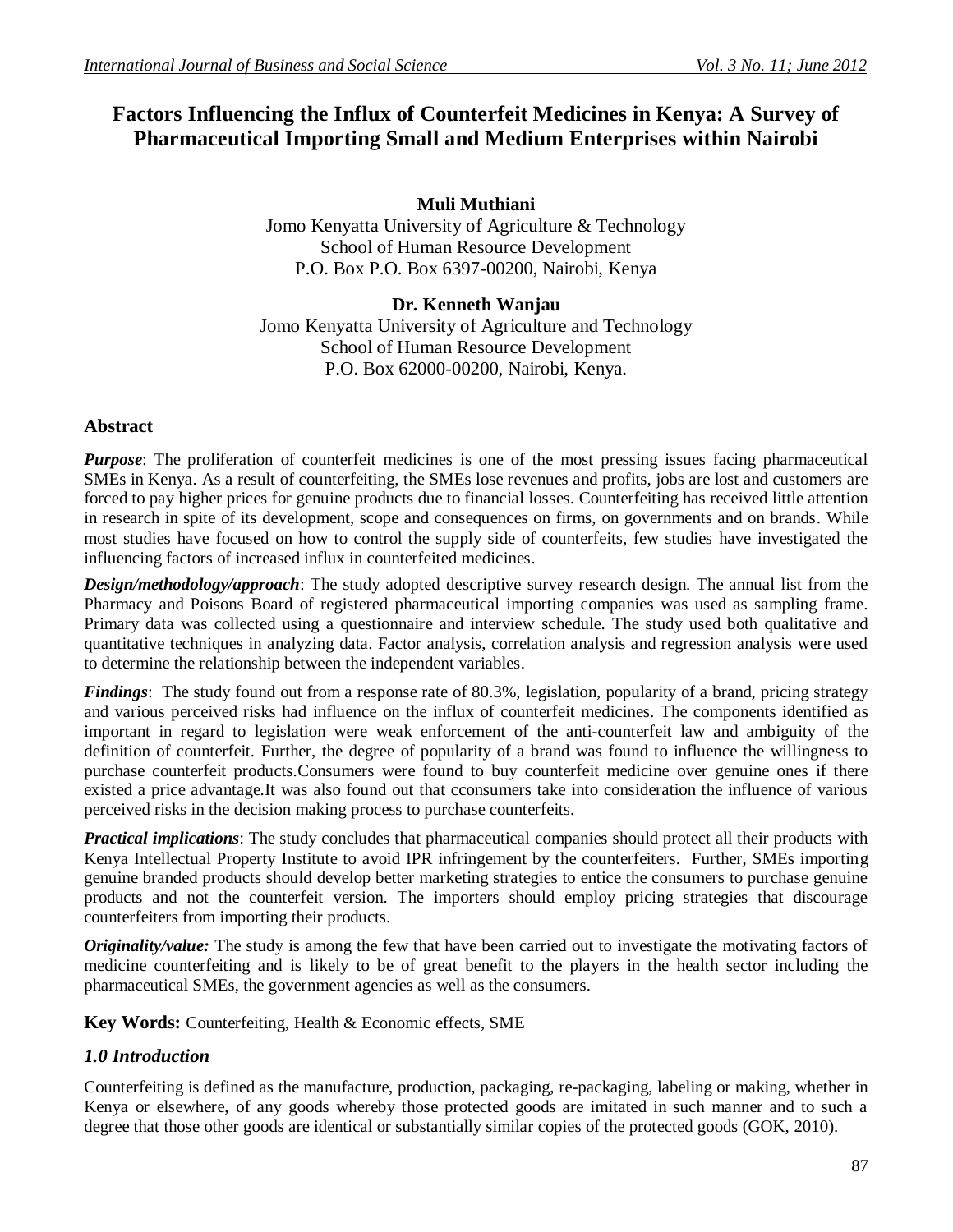It is an infringement upon protected intellectual property rights or imitation thereof so that the other goods are calculated to be confused with the original one (Otieno-Odek, 2010). Counterfeits of almost anything can be found, from apparels to pharmaceuticals, electrical goods, bleach and dyes, books and food. Counterfeiting can apply to both branded and generic products. Counterfeit products may include products with the correct ingredients or with the wrong ingredients, without active ingredients, with insufficient active ingredients or with fake packaging. According to the World Health Organization (WHO) definition, what makes a medicine counterfeit is the deliberate or intentional (criminal) nature of the mislabeling of a product.

Counterfeiting of drugs as a "problem" was first mentioned at the WHO conference of experts on the "Rational use of the drugs" held in Nairobi in1985 (WHO, 2005).The Federal Bureau of Investigation(FBI) calls counterfeiting the crime of the 21st century (United Nations Interregional Crime and Justice Research Institute [UNICJRI], 2003). Trafficking of counterfeit goods has become one of the world"s largest and most rapidly growing criminal enterprises, with the International Anti-Counterfeiting Coalition (IACC) estimating a value of more than US\$ 600 billion annually (IACC, 2009).

The Center for Medicines in the United States projected illegal medicine sales to reach USD 75 billion in 2010, a 92% increase from 2005. The World Health Organization (WHO) estimates that of the 1 million malaria deaths that occur in Africa each year, 200,000 are the result of counterfeit anti-malarial drugs (WHO, 2003). Harris, Stevens and Morris (2009) state that counterfeit drugs for tuberculosis and malaria kill 700,000 people every year in Africa.

In Kenya, the most common products counterfeited are dry primary cells, Bic Ball Point Pens, cosmetics, pharmaceutical products, toothpaste products, and certain brands of cooking oils, mobile phones, electronic equipment, juices and detergents (GOK, 2010). Kenya Association of Manufacturers [KAM] (2008) estimated that the counterfeit penetration ranges up to 40 percent for some items. The association claims that counterfeits cost Kenyan Small and Medium Enterprises (SMEs) 50 billion shillings (\$650 million) and the government 19 billion shillings (\$250 million) in taxes in 2008. KAM (2010) estimates that the Kenyan manufactures in general lose up to 30 per cent in revenue and 27 per cent jobs.

The earliest counterfeit medicines encountered in Kenya were skin preparations (GOK, 2008). Newer cases of counterfeit medicines were those of anti-malarial drugs including Duo-Cotexcin (dihydroartemisinin-piperaquine tablets that lacked piperaquine).Others included common antibiotics and fast moving analgesics. Kibwage, (2008) observes that the most frequently counterfeited medicines in Kenya are expensive life style medicines such as hormones, analgesics, antibiotics, steroids and antihistamines. Anti-malarial drugs, anti HIV/AIDS, anti-cancer and anti-viral, antibiotics are among the most counterfeited drugs found in developing countries (Dahiya, 2008).Medicines that are easily counterfeited include, fast moving and well known brands, easily manufactured drugs, those available over the counter (OTC), supplies to Government institutions and products for exports (Mehta,2006).

## *1.0 Statement of the Problem*

Kenyan pharmaceutical SMEs continue to face several challenges from illegal trade in pharmaceuticals products. There are incalculable financial costs to the reputation of these pharmaceutical importing SMEs and the public health systems as a result of counterfeits. The SMEs lose revenues and profits, with consequences for their shareholders (as stock values are curtailed), their employees (as jobs are lost), and their customers (on to whom the financial losses will be passed in the form of increased prices); government loses valuable tax revenues, as counterfeit goods move through informal markets where taxes and duties are seldom paid; and both public and private actors have to bear the costs of policing, crime prevention, detection and law enforcement (Opiyo,2006). Counterfeit drugs are a global public health problem causing death, disability and injury affecting adults and children (Kibwage, 2008). Additionally, patients may lose confidence in health care professionals including their physician and pharmacist, and potentially modern medicine or the pharmaceutical industry in general (Opiyo, 2006).

While most studies have focused on how to control the supply side of counterfeits, few studies have investigated the influencing factors of increased influx in counterfeited medicines, (Albers, 1999). Opiyo, (2006), identified three of such factors as weak legal framework, consumers" attitude towards counterfeit medicines and higher prices charged on imported drugs.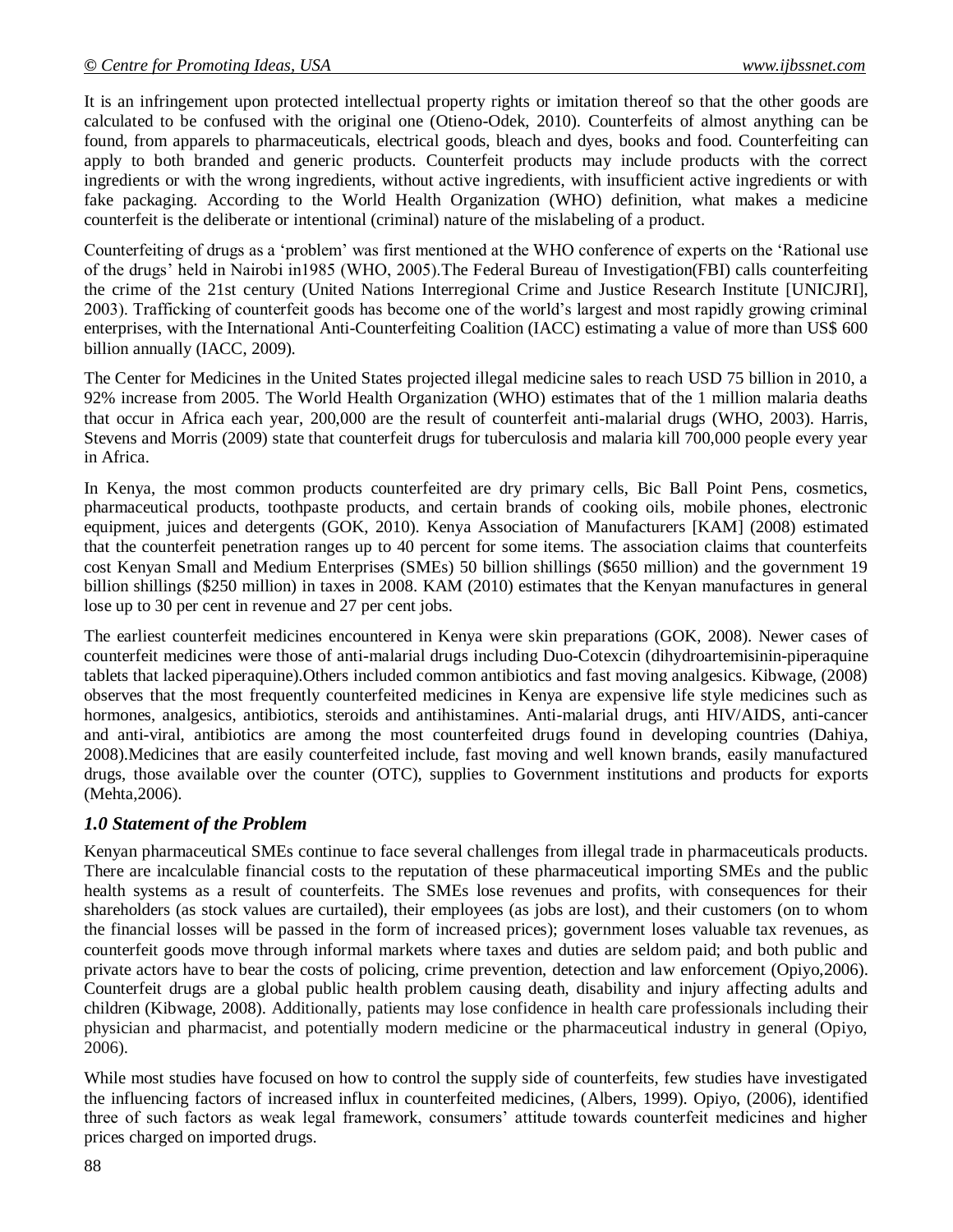This still leaves a wide gap of researchable area and it is in view of this gap, that this study was constructed to explore other factors that influence the influx of counterfeit medicines in Kenya. The study sought to meet the following research objectives;

- 1. To investigate how legislation influences influx of counterfeit medicines in the Kenya"s pharmaceutical SMEs.
- 2. To determine the extent to which genuine medicines" brand equity influences influx of counterfeits into the pharmaceutical SMEs.
- 3. To investigate whether the pricing strategy of medicines influences the influx of counterfeit medicines in pharmaceutical SMEs.
- 4. To establish to what extent perceived risks of counterfeit medicines influences their influx into the pharmaceutical SMEs.

## **1.3 Theoretical Review**

## **1.3.1 Theory of Reasoned Action (TRA)**

The TRA was proposed by Ajzen and Fishbein (1980). It is made up of three constructs namely behavioral intention (BI), attitude (A), and subjective norm (SN). The theory suggests that an individual"s BI is a function of the individual's attitude about the behavior and SNs (BI $\frac{1}{4}$  A  $\frac{1}{4}$  SN). BI is defined as the individual's relative strength of intention to perform a behavior. Attitude comprises of the various beliefs about the outcomes of performing the behavior multiplied by the assessments of these outcomes. SN comprises of the perceived expectations from the individuals and the intentions to comply with these expectations. In short, an individual"s volitional (voluntary) behavior is predicted by the attitude toward the behavior in question and how it is assumed that other people would view them if the behavior is performed.

## **1.3.2 Theory of planned behaviour (TPB)**

The TPB was created to account for the weakness in the TRA. With the addition of the perceived behavioural control (PBC) construct (Notani, 1998), PBC is defined by Ajzen and Madden (1986) as a "persons beliefs as to how easy or difficult performance of the behaviour is likely to be". Beliefs about resources and opportunities are often viewed as underlying factors influencing PBC. Therefore, as well as having positive attitudes toward purchasing a product and having social reasons to do so (SN), PBC should be able to additionally predict intentions of knowingly purchasing counterfeit luxury brands based on the perceived ease or difficulty associated with this behaviour. If an individual perceives he or she has control over performing behaviour, the individual is more likely to form strong intentions to perform the behaviour and vice versa (Notani, 1998; Rivis and Sheeran, 2003; Armitage and Christian, 2003; Armitage and Conner, 2001; Ajzen, 2002).

#### **1.3.2 Theory of Moral Reasoning and Competency**

Moral reasoning comes into play when an individual is faced with an ethical dilemma. Kohlberg (1976) categorized three stages which an individual encounters when faced with ethical dilemmas. At the preconventional level (Stages 1 and 2) an individual"s reasoning is based on expected personal consequences such as reward and punishment. Stages 3 and 4 focus on maintaining and adhering to the expectations of reference groups and societal values. At the post-conventional level (Stages 5 and 6), there is a clear effort to define moral principles and values, whilst still maintaining and adhering to the values of one"s reference group and society (Nill and Scultz, 1996). This stage is about finding a balance between what is morally acceptable to the individual and which fits in with his/her social environment. Consumer choices are generally influenced by behaviours considered appropriate and therefore normatively approved, whilst others are seen as inappropriate and hence restricted (Gupta, 2004). The theories mentioned above in combination with the literature review have aided in the development of the conceptual framework development outlined below.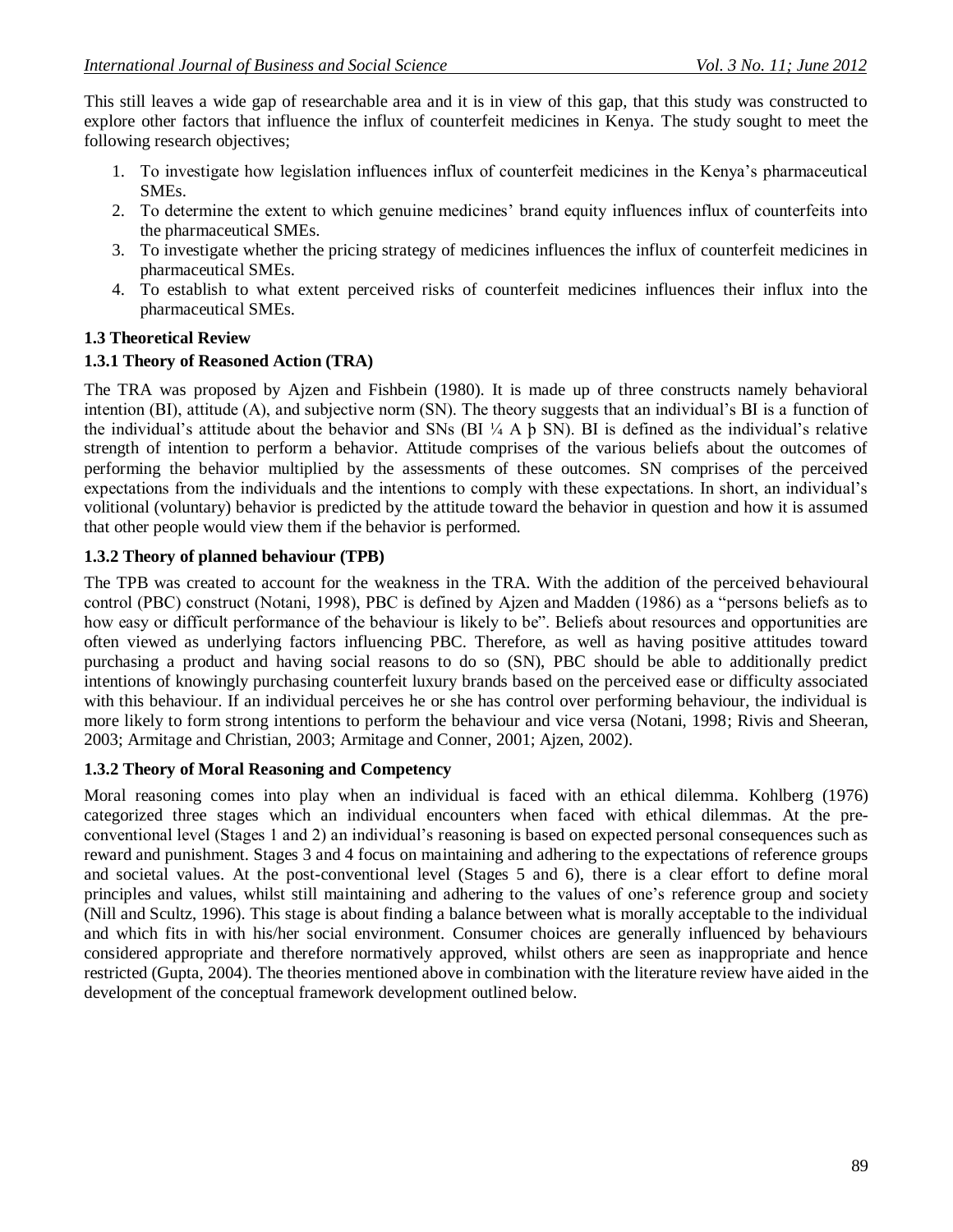#### **1.4 Conceptual Framework**

In this study the conceptual framework is based on four independent variable namely legislation, brand equity, pricing strategy and perceived risk and the dependent variable being influx of counterfeit medicines.



### **1.4.1 Legislation**

The term may refer to a single law, or the collective body of enacted law. Legislation forms the basis for drug regulation both in Kenya and internationally (GOK, 2010). For it to be effective, legislation must be complemented with effective law enforcement. Governments need to develop strategies to reduce corruption and criminal activity and promote inter-sectoral cooperation between regulatory authorities, police, customs services and the judiciary to effectively control the drug market and enforce drug regulation (Rukwata, 2010).

## **1.4.2 Brand Equity**

The extent to which a brand is considered as symbolic or functional influences consumers" willingness to purchase counterfeit brands. Symbolic brands are often used as vehicles for interpersonal communication and as expression of an individual"s self-concept and need for social conformity (Chaudhry & Majumdar, 2006). It is a sad case for owners of genuine products as the organization has invested huge amounts of money in designing, marketing and manufacturing their products, while counterfeit producers use the brand names without having to design or incurring marketing costs but yet able to reap the profits (Gieske, 2004).

#### **1.4.3 Pricing Strategy**

Pricing is one of the most important elements of the marketing mix, as it is the only mix, which generates a turnover for the SMEs; the other three P"s represent variable cost of the SMEs. The pricing strategy employed by many counterfeiters follows similar strategies as those employed by genuine brand owners. In non deceptive counterfeiting, penetration pricing strategy is employed and the driving force is the reduced price advantage of the counterfeit medicine over the higher price of the genuine drug (Opiyo, 2006). In deceptive counterfeiting, the gist of the strategy is to sell the counterfeited product at similar prices as those of fast moving genuine brands. Waters (2008) considers this a competitive strategy that takes advantage of the large market share of popular brands.

## **1.4.4 Perceived risk**

Perceived risk is one of the main explanatory variables in consumers' behaviour in making a choice between purchasing a genuine product or a counterfeit one (Gabbott, 1991; Boustani, 1993; Mitchell, 1999). Perceived risk comprises of multidimensional constructs namely financial, social, physical, and psychological and time risks (Mitchell & Boustani, 1993; Campbell & Goodstein, 2001; Mandel, 2003).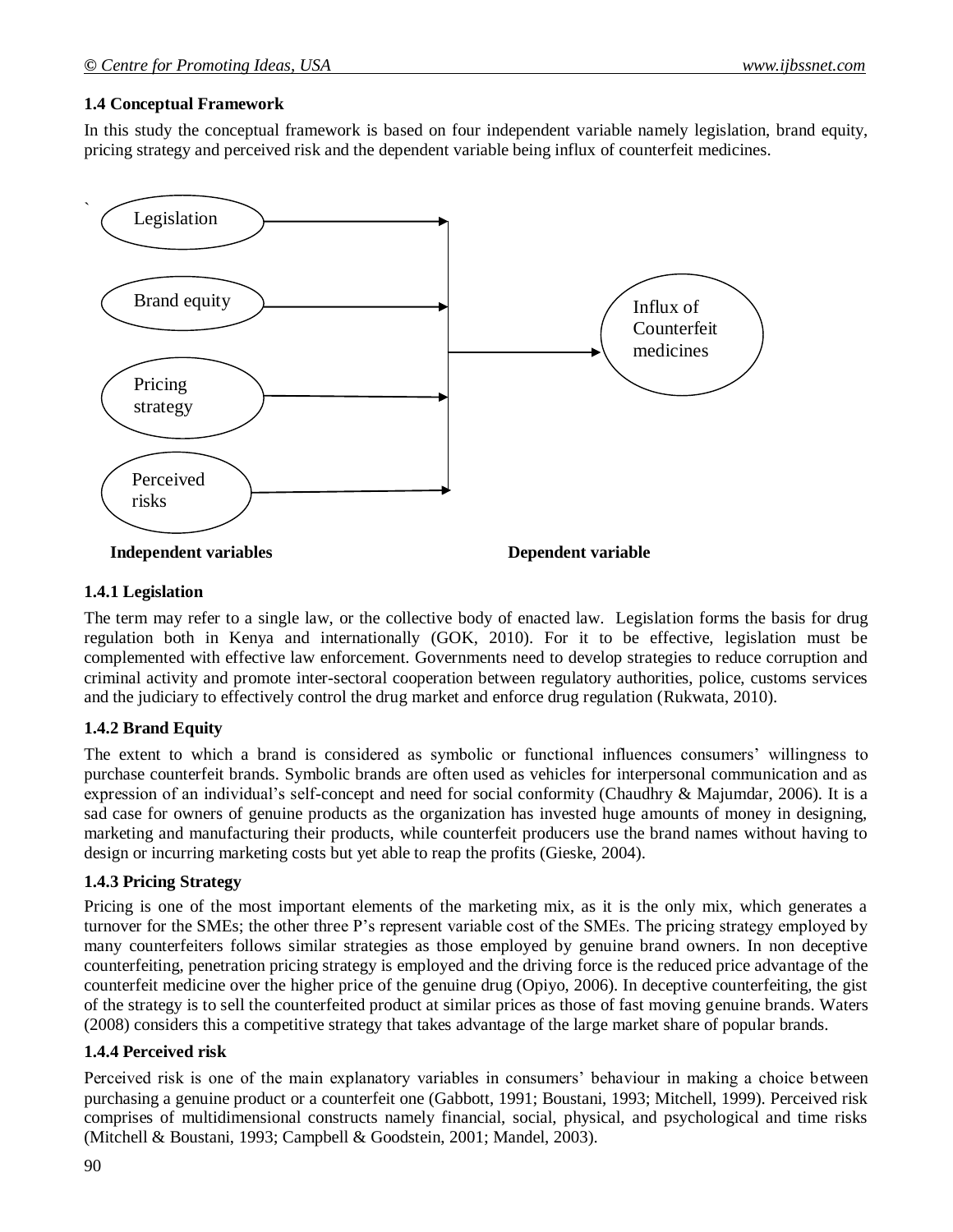## **1.5 Methodology**

The study adopted descriptive survey research design that tried to explore the factors that influence the influx of counterfeit medicines. Phau and Teah (2009), in their study on antecedents and outcomes of attitudes towards counterfeits of luxury brands, asserted that this type of research design is appropriate in getting answers from respondents who participate through answering questions that are asked. The design was selected for this study because it provided numeric descriptions of the population and described events as they are, as they were or as they will be (Oso & Onen, 2009).

The target population was the pharmaceutical importing SMEs in Kenya and was provided by PPB. The population of study was the 61 pharmaceutical importing SMEs located in the city of Nairobi and having been in existence for over seven years, (GOK, 2010). The target respondents were the pharmacists or marketing managers running these firms because they were assumed to possess past and present knowledge of counterfeit medicines and therefore best placed to offer valuable information to the study.

A questionnaire, interview schedule and document analysis were used for collecting data in this study. The primary data was obtained from the data collected through the questionnaire and interview schedule. The secondary data was collected from past document reviews and relevant articles. The questionnaires contained both open and close-ended questions and also structured and unstructured questions. Nordin (2009), in his study on consumer attitude towards counterfeit products in Malaysia recommends use of questionnaires because of time saving and confidentiality.

Pilot test was conducted to test validity and reliability of research instruments using five pharmaceutical importing SMEs that were randomly selected. For this study, both qualitative and quantitative data analysis techniques were used with assistance of Statistical Packages for Social Sciences (SPSS).

Qualitative analysis involved coding and organizing collected data into themes and concepts that address the research questions, (Mugenda & Mugenda, 2003). Quantitative data analysis consisted of measuring values which were analyzed using descriptive analysis such as central tendencies like mean, median and mode and measures of dispersion such as range, standard deviation and variance (Kothari, 2004). To test the relationships that presuppose a relationship between criterion and response variables, data coded was extracted using factor analysis method, a statistical approach that involves finding a way of condensing the information contained in a number of original variables into a smaller set of dimensions (factors) with a minimum loss of informatio[n\(Hair, 1992\).](http://www.socialresearchmethods.net/tutorial/Flynn/refer.htm)

## **1.6 Research Findings and Discussions**

In the study, a total of 61 questionnaires were administered to the marketing managers or the company pharmacists or their equivalents of each pharmaceutical importing SMEs in Kenya. 49 questionnaires were successfully filled, returned and taken as a sample. This gave a response rate of 80.3%. This response rate was favorable according to Mugenda and Mugenda (2003) in which they assert that a 50% response rate is adequate, 60% good and above 70% rated very well. Further, Nordin (2009) in his study on consumers" attitude towards counterfeit products in Malaysia stated that, a response rate of above 70% is adequate for satisfactory research findings. The findings of the pilot test showed that the calculated Cronbach"s reliability alpha was 0.785 which implied that the questionnaire was reliable.

Table 1.0 illustrates the results of correlation analysis that determined the strength of relationship between the independent variables and the influx of counterfeit medicines. The findings indicate very weak (.049) relationship between the influx of counterfeit medicines and legislation, a weak positive (.286) relationship between influx and branding equity, weak positive (0.093) relationship between influx and pricing, while influx had a weak positive (.026) relationship between influx and penalty influence.

Further, logit regression analysis was done because the dependent variable was dichotomous to determine the linear relationship between the influx of counterfeits and legislation, brand equity, pricing strategy and perceived risk. The findings are tabulated in tables 2 and 3.

**Model summary-** The -2 log likelihood statistic is 47.509 it measures how poorly the model predicts the factors leading to the influx of counterfeits medicines Kenyan pharmaceuticals SMEs- the smaller the statistics the better the model. **The Cox & Snell R square**- Shows the predicting power of the model, the factors under study affects the influx of counterfeits medicines in Kenyan Pharmaceuticals.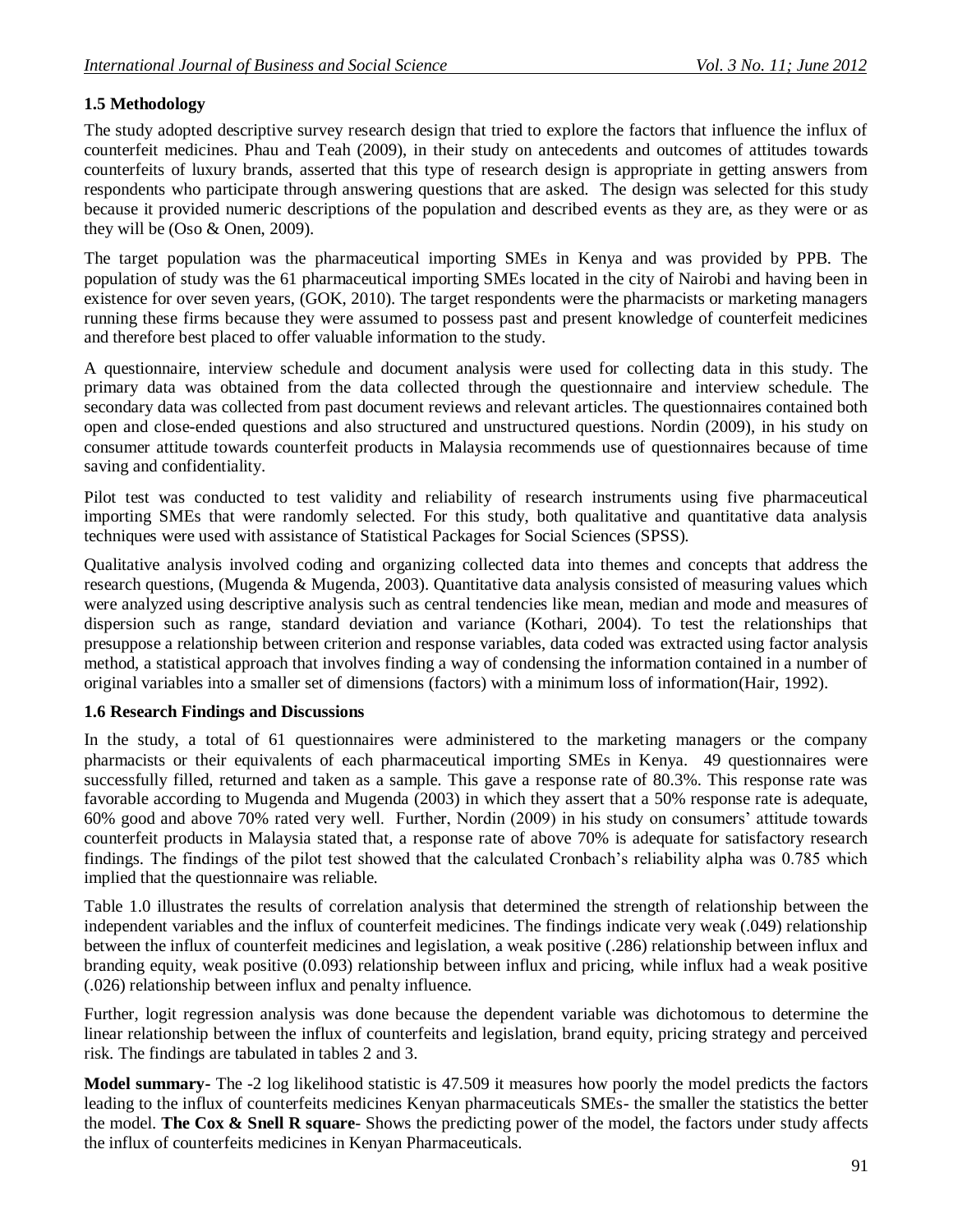## **Variables in the Equation**- shows the out of the regression is

Ln (Odds) =  $3.804 + .088$  Perceived Risk + .059 Pricing Strategy - .227 Brand equity + .044 Legislation.

The model can be used to predict the odds that the factors under investigation influence the influx of counterfeit medicines in Kenyan pharmaceuticals. The odd for the prediction is ODDS= $e^{a+\beta 1X1+\beta 2X2+\beta 3X3+\beta 4X4}$ . If the subject is the factors affects the influx of counterfeit medicine (Influx  $=1$ ), then the ODDS is  $e^{3.084 + .088 + .059 - .227 + .044}$  =3.8953. This shows that the perceived risk, pricing strategy, brand equity and legislation are 3.8953 times likely to influence the influx of counterfeits medicines in the Kenyan pharmaceuticals SMEs. Further, the beta coefficients among legislation (.044), brand equity (.227), pricing strategy (.059) and perceived risk (.088) were all positive.

### **1.7 Conclusions**

From the findings of the study, data analysis and interpretation of interview and questionnaire responses from the 49 pharmaceutical importing SMEs based in Nairobi revealed other 13 key components that were found to have influence on the four variables. These were: Pricing, Risk, Perception, Legislation, Brand, Value, Quality, Complaints, Damage, Consumer Ignorance, Tactics, Protection and Penalties. The various factors studied showed to differ in extent to which they influenced the influx of counterfeit medicines.

The findings above support that legislation has an effect on the influx of counterfeit in Kenyan pharmaceutical SMEs. The correlation analysis however indicates very weak positive relationship (0.049). The findings also show that brand equity influences the influx of counterfeit medicine in Kenyan pharmaceuticals SMEs. A weak positive relationship (0.286) was noted. Never the less, it was suffice to say a relationship existed. This implied that brand equity of medicines could positively influence the influx of counterfeit medicines in the Kenyan Pharmaceuticals and as such the importance of popular brands to be protected against infringement.

The study further showed that pricing strategy influences the influx of counterfeit medicine in Kenyan pharmaceuticals SMEs. A weak positive relationship existed (0.093). Further, the findings above also show that consumers buy counterfeit medicine over genuine ones if there is a price advantage, discounted prices of genuine brands reduces counterfeiting and counterfeit medicines are usually not sold at the same prices as the genuine ones. This implies high prices of medicines may prompt the consumers to purchase counterfeit medicines.

The findings also show that perceived risks influences the influx of counterfeit medicine in Kenyan pharmaceuticals SMEs. The relationship analysed was however very weak (0.002). Overall, the findings above show that there is a high probability that the counterfeit medicines do not work and that the risk undertaken when counterfeits are purchased is very high.

## **1.8 Recommendations**

In view of the findings of the study, the following recommendations are made to the SMEs: In order to develop appropriate countermeasures it becomes necessary to understand the phenomenon of counterfeiting as a whole and, in particular, the reasons why people buy counterfeit goods. Pharmaceutical companies should protect all their products with Kenya Intellectual Property Institute to avoid IPR infringement by the counterfeiters. Further, all cases of counterfeiting should be reported to the regulatory authorities for action.

SMEs importing genuine branded products should develop better marketing strategies to entice the consumers to purchase genuine products and not the counterfeit version. By knowing that attitude plays a role in determining the purchase intention of a customer, marketers can work on finding ways to change consumers' attitudes and beliefs.

The importers should charge affordable prices so as to reduce the market for counterfeit commodities. Overpricing thus creates potential for hyper-profits for counterfeiters. In this regard, leading brands should consider their pricing strategy very carefully to avoid from being taken advantage of by counterfeiters.

The SMEs may further consider educating general public on the effects of counterfeit products and what they need to check before purchasing any medicines. They also need to be informed of the risks associated with counterfeit medicines as well. This will create awareness among the general public and may positively help address to this menace.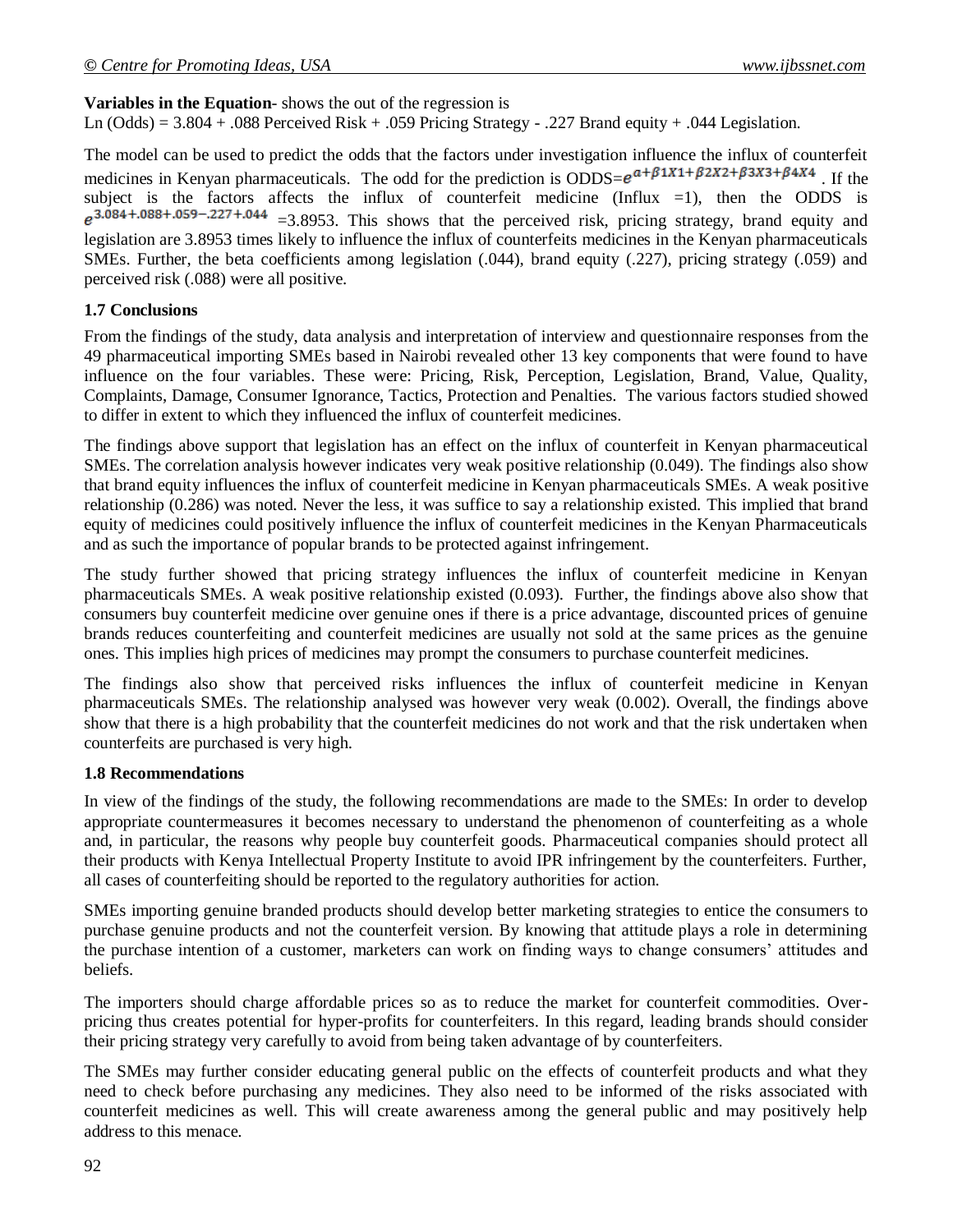## **1.9 Areas of Future Research**

Further research may be carried out to investigate the influencers of influx of counterfeit medicines among all the pharmaceutical importing companies including the multinationals as well as those located in other parts of the country.

|                       | Influx of<br>counterfeit<br>medicine | Legislation | branding | pricings | <b>Penalty</b><br><b>Influence</b> | <b>Perceived</b><br><b>Risk</b> |
|-----------------------|--------------------------------------|-------------|----------|----------|------------------------------------|---------------------------------|
| Influx of             |                                      |             |          |          |                                    |                                 |
| counterfeit           |                                      |             |          |          |                                    |                                 |
| medicine              |                                      |             |          |          |                                    |                                 |
| Legislation           | 0.049                                |             |          |          |                                    |                                 |
| branding              | .286                                 | .370        |          |          |                                    |                                 |
| pricings              | 0.093                                | 0.128       | 0.113    |          |                                    |                                 |
| <b>Penalty</b>        |                                      |             |          |          |                                    |                                 |
| <b>Influence</b>      | 0.026                                | .477        | 0.214    | 0.135    |                                    |                                 |
| <b>Perceived Risk</b> | 0.002                                | .428        | .459     | .346     | 0.23                               |                                 |

## **Table 1.0 Correlation Analysis Results**

#### **Table 2: Model Summary Results**

| -2 Log likelihood | Cox & Snell R Square | Nagelkerke R Square |
|-------------------|----------------------|---------------------|
| 47.509a           | 0.134                | 0.199               |

a. Estimation terminated at iteration number 5 because parameter estimates changed by less than .001.

| <b>Table 3: Variables in the Equation Results</b> |
|---------------------------------------------------|
|---------------------------------------------------|

|                         | в        | S.E.  | Wald  | Sig.  | Exp(B) |
|-------------------------|----------|-------|-------|-------|--------|
| Legislation             | 0.044    | 0.112 | 0.156 | 0.693 | 1.045  |
| Brand equity            | $-0.227$ | 0.105 | 4.647 | 0.031 | 0.797  |
| <b>Pricing Strategy</b> | 0.059    | 0.073 | 0.645 | 0.422 | 1.06   |
| Perceived risk          | 0.088    | 0.139 | 0.403 | 0.525 | 1.092  |
| Constant                | 3.804    | 5.19  | 0.537 | 0.464 | 44.887 |

## *References*

- Albers-Miller, N.D. (1999), "Consumer misbehavior: why people buy illicit goods",*Journal of Consumer Marketing*, Vol. 16 No. 3, pp. 273-87.
- Ajzen, I., & Martin, F. (1980), *Understanding Attitudes and Predicting Social Behavior*. Englewood Cliffs,NJ: Prentice-Hall.
- Ajzen, I. (2002), "Perceived behavioural control, self-efficiency, locus of control, and the theory of planned behaviour", *Journal of Applied Social Psychology*, Vol. 32 No. 4, pp. 665-83.
- Akunyili D. N.,(2007), *Understanding the problem: The African Perspective with Special Emphasis on Nigeria*. Global Forum on Pharmaceutical anticounterfeiting, Geneva, Switzerland.
- Babin, B. J., William ,R. D, & Mitch, G. (1994). "Work and/or Fun: Measuring Hedonic and Utilitarian Shopping Value," *Journal of Consumer Research*, 20 (March), 644-656.
- Bessell, T. L. Silagy, C. A. Anderson, J. N. Hiller, J. E. & Sansom, L. N, (2002).Quality of global e-pharmacies: can we safeguard consumers? *European Journal of Clinical Pharmacology*, 58 (9), pp567-572.
- Cockburn, R., Newton, P.N., Agyarko, E.K, Akunyili, D, & White, N.J. (2005), *The Global Threat of Counterfeit Drugs: Why Industry and Governments Must Communicate the dangers*. PLoS Med 2(4): e100. doi:10.1371/journal.pmed.0020100.
- Cooper, R.D,& Schindler, S.P., (2008), *Business Research Methods*, 10<sup>th</sup> ed. McGraw Hill, New York, USA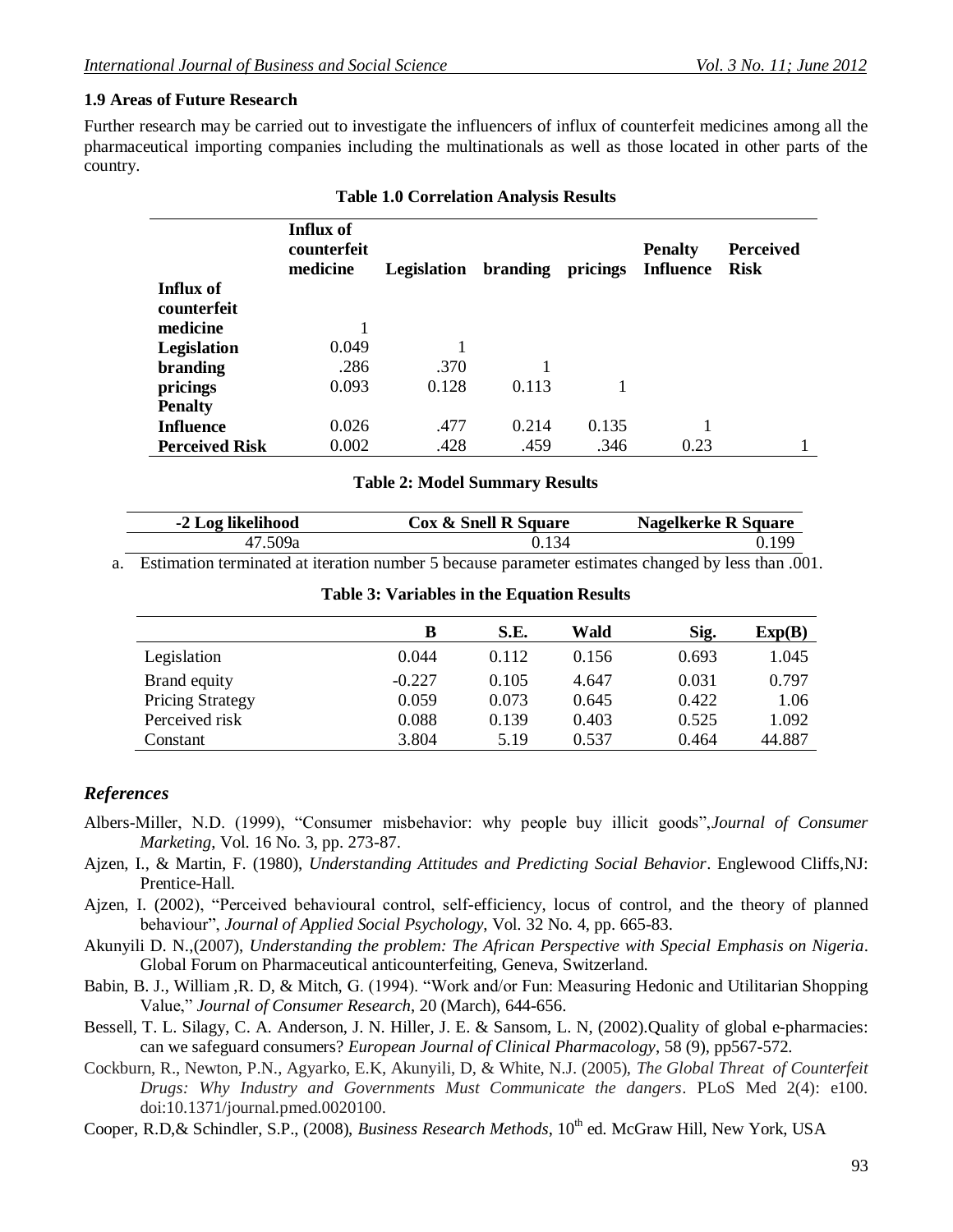- Cordell, (1996), "Counterfeit purchase intentions: role of lawfulness attitudes and product traits as determinants", *Journal of Business Research*,Vol. 35, No.2, pp. 41-53.
- Cronbach, L. J. (1951). Coefficient alpha and the internal structure of tests.
- Europe Economics, (2008), Policies to Combat Counterfeit Medicines Contribution to Impact Assessment. London. UK Available at

[http://ec.europa.eu/enterprise/pharmaceuticals/counterf\\_par\\_trade/conterfeit\\_doc](http://ec.europa.eu/enterprise/pharmaceuticals/counterf_par_trade/conterfeit_doc)

2008/counterfeitstudy-main-report.pdf [Accessed July 2009].

European Generic Medicines Association, (2005), *Making Medicines Affordable*, Menus,France.

- Federal Bureau of Investigation. "Press Release." Federal Bureau of Investigation. 17 Jul. 2002. 5 Apr. 2008. http://www.fbi.gov/pressrel/pressrel02/outreach071702.htm
- Forzley, M., (2005) *Counterfeit Goods and the Public's Health and Safety.* International Intellectual Property Institute, Berlin, German.
- Frank , S (2010), *what is market share*?: New York: McGraw-Hill.
- Glynn D. (2009). The effects of parallel trade on affordable access to medicines. *Eurohealth journal*: 15, 2, pp 1-5 18.
- Government of Kenya, (2005), *Sessional Paper No 2 on Development of Micro and Small Enterprises for Wealth creation for Poverty Reduction*, Government Printer, Nairobi, Kenya.
- Government of Kenya, (2008), *The Kenya Counterfeit Goods Bill (2008), "Proposed Regulations on Infringement on Property Rights" under the Trade Act 2005, No. 4*, Government Printer, Nairobi, Kenya
- Government of Kenya, (2008), *Anti-Counterfeit bill,(*2008), Government printer.
- Grossman, G.M., & Shapiro, C., (2005). Counterfeit-product trade. *American Economic Review*, Vol.*78,No.3*, pp59–75.
- Grossman, G. M., & Shapiro, C., (2002), *Counterfeits, an Overview*, Hilton Publishers: New York, USA.
- Gupta (2004), "How face influences consumption: a comparative study of American and Chinese consumers", *International Journal of Market Research,* Vol. 49 No. 2, pp. 237.
- Hatcher, L. (1994*). A Step-by-Step, Approach to using the SAS(R) System for Factor Analysis and Structural Equation Modeling*. Cary, NC: SAS Institute.
- Hopkins,M.,(2003). *Counterfeiting Exposed: Protecting Your Brand and Customers*. Hoboken: John Wiley & Sons.
- Hung, C.L, (2003), "The business of product counterfeiting in China and the post-WTO membership environment",*Asia Pacific Business Review*, Vol. 10 No. 1, pp. 58-77.
- Jain, S. (2008). Digital piracy: a competitive analysis. *Marketing Science Journal*, *27*(4), 610–626.
- Janiszewiski, D., & Lichtenstein, L .,(2005), "*Brand Strength Analysis*", *Brand Valuation*, 3rd ed.,Premier Books, London.
- International Anti-Counterfeiting Coalition, (2009), *The Impact of Counterfeit Products on the perforemance of Pharmaceutical Companies*, NewYork, USA.
- Keller, M & Kevin,.S. (2003), "What does marketing of popular brand entail?", *Marketing Management*, Vol. 12 No. 11, pp. 12-19.
- Kenya Association of Manufacturers, (2010), *Impact of Counterfeits in the Kenyan Economy and Industries,*Nairobi, Kenya.
- Kenya Association of Manufacturers, (2007), *The Much Needed Intervention to Deal with Counterfeiters,* Nairobi, Kenya.
- Kenya Bureau of Standards, (2008), *Counterfeits Goods in Kenya* ,Kenya Association of Manufactureres Symposium, Mombasa, Kenya.
- Kibwage I. O. (2008), "*Counterfeiting of Drugs and the Necessity of Quality Control Systems in Developing Countries*".Interdisciplinary Courses on Development and Cultures, Katholieke University Leuven, pp 1- 12.
- Kimberlin, C.L, & Winterstein, A.G, (2008), *Validity and reliability of measurement Instruments used in research:* College of Pharmacy, University of Florida, Gainesville.
- Kombo, D. K., & Tromp, D. L. A., (2006), *Proposal and Thesis Writing, An Introduction*, Paulines Publication Africa, Nairobi, Kenya.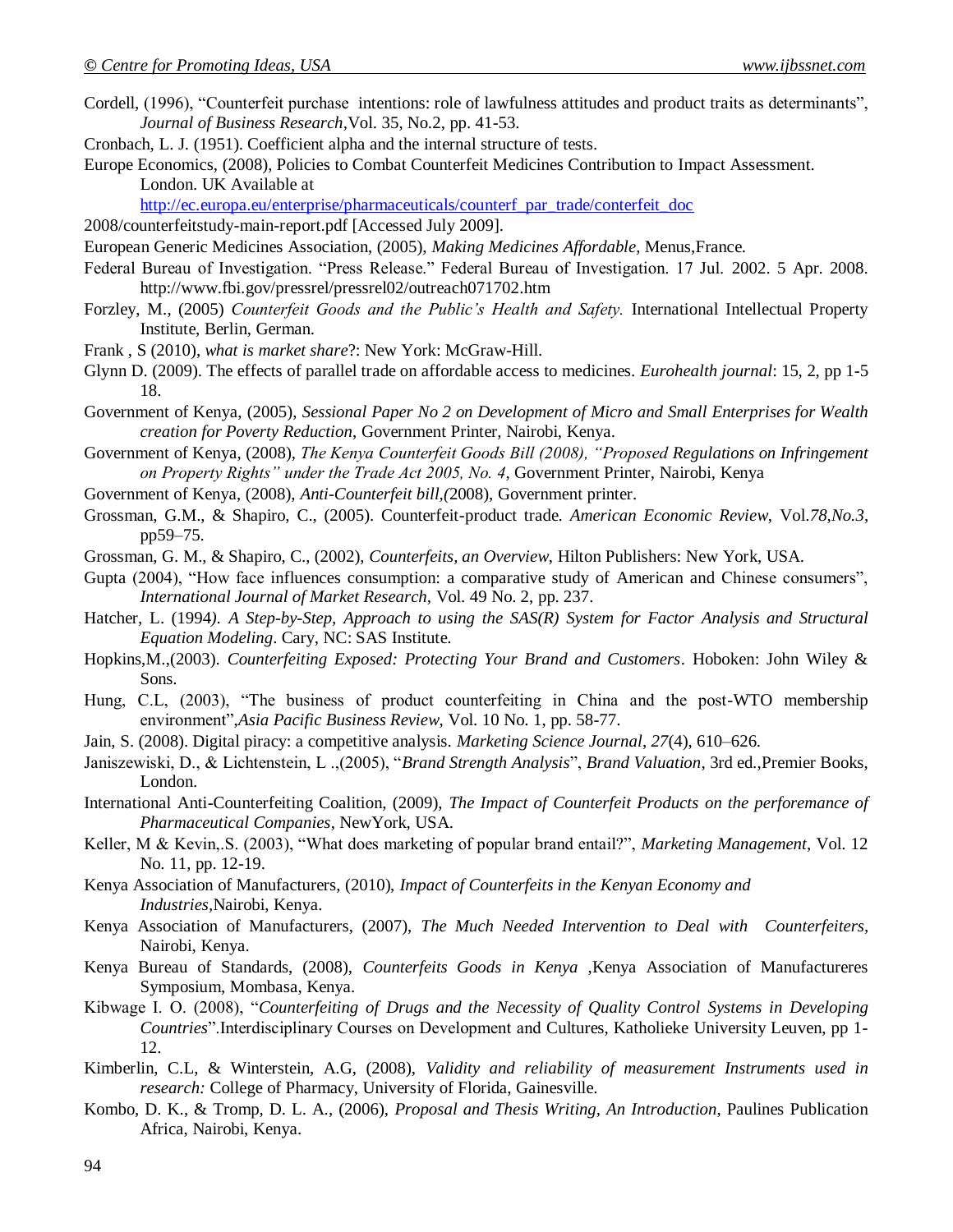- Kothari, C.R (2004) : *Research Methodology: Methods & Techniques* (2nd Revised Edition, Reprint: 2007). New Age International Publishers.
- Kotler, P., & Keller, A., (2007), *Marketing Management*, (12th ed.), Prentice Hall of India.
- Kohlberg, L. (2006), "*Moral stages and moralization:the cognitive development approach", in Lickona, T. (Ed.),*Moral Development and Behavior: Theory, Research and Social Issues, Holt, Rhinehart &Winston, New York, NY, pp. 31-53.
- Mallor, & Jane P.,(2007), Business Law: *The Ethical, Global, and E-Commerce Environment*. New York: The McGraw-Hill Companies.
- Marvin, D.,(2008), *The fake and the fatal: The Consenquences of Counterfeits*, The Illinois Wesleyan University John Wesley Powell Student Research Conference Wildman Harrold LLP, pp 47-58.
- Mbatiah,S., (2010), Pharmas faulted for loophples in anti-counterfeit law, *Business Daily*, pp 14.
- Mehta, V. (2006), *Global Threat of Counterfeit Drugs-Extent of Problem and Anti counterfeit Measures in Europe and India*: Department of Drug Regulatory Affairs, University of Bonn, PhD. Thesis, Unpublished.
- Miller, D. (1986), "Countering counterfeits: Impact on Consumers", *America Association of Pharmaceuticals Journal*, Vol. 7 No. 3, pp. 1-17.
- Millar K, (2002), *Financing Terror- Profits from counterfeit goods pay for attacks*. Office of Public Affairs US Treasury, Customs and Border Patrol Today, (formerly known as Customs Today).
- Moyi.E., & Njiraini,P. (2005), *Towards Technology Models for Small & Medium Entereprises s in Kenya: Common Principals and Best Practice,* Kenya Institute of Public Policy Discussion Paper No 51, Nairobi, Kenya.
- Mugenda, O. M. & Mugenda, A. G., (2003), *Research Methods; Quantitative and Qualitative Approaches,* Acts Press, Nairobi, Kenya.
- Munyiri, W., (2002),Counterfeit medicines in Kenya. *Journal of the Pharmaceutical Society of Kenya*. Vol 13 No.1, pp 20.
- Nachmias, C.F., & Nachmias. D., (1996), *Research Methods in the Social Sciences*, (5<sup>th</sup> Edition). St. Martins Press, Euston Road, London.
- Nash,J.N. (2005). *An Empirical Investigation of the Marketing Practice in the Pharmaceutical Industry in Nairobi, Kenya*:University of Nairobi,, MBA Thesis, Unpublished.
- Nunnaly, J. (1978). *Psychometric theory*. New York: McGraw-Hill.
- Nia, Arghavan, & Zaichkowsky, J.K. (2000), "Do Counterfeits Devalue the Ownership of Luxury Brands?" *Journal of Product and Brand Management*, Vol.9 No. 7, 485-497.
- Ndolo, C.N.M., (2008). Medicine counterfeiting in Kenya: *East African Journal of Public Health* Vol. 5 (3) 2008: pp.205-210.
- Nicol ,.K.B.& Anita .M.,(2008), *Application of Cronbach's Alpha*:Quebec rehabilitation research network, McGill University, Toronto Canada.
- Nill. K.,& Scultz, H. M.,(2006), "The Effects of Attitudinal and Demographic Factors on Intention to Buy Pirated CDs: The Case of Chinese Consumers." *Journal of Business Ethics* Vol.47: 223-35.
- Nordin, N., (2009), *Consumers' attitude towards counterfeit products in Malaysia*: Faculty of Business and Accountancy, University of Malaysia. MBA Thesis, Unpublished.
- Notani, J.B. (2005), "Modeling personal and normative influences on behavior", *Journal of Consumer Research*, Vol. 10 No. 2. pp 24-51.
- O"Cass , J.E. & Frost, K.L. (2002), ``Gaining retailers' assistance in fighting counterfeiting: conceptualization and empirical test of a helping model'', *Journal of Retailing*, Vol. 68 No. 1, pp. 90-109.
- Oso ,W.Y & Onen, D. (2009). *Writing Research Proposal and Report*. Nairobi: Sitima
- Opiyo, J.K. (2006). *Responses of pharmaceutical firms to the challenges of illegal imports*. Nairobi: Nairobi University. MBA Thesis, Unpublished.
- Organization for Economic Cooperation and Development, (2008), *The Economic Impact of Counterfeiting and Piracy*. Paris: OECD.
- Orodho, A.., & Kombo, D.K. (2002). *Research Methods.* Nairobi: Kenyatta University, Institute of Open Leraning.Printers & stationers Limited.